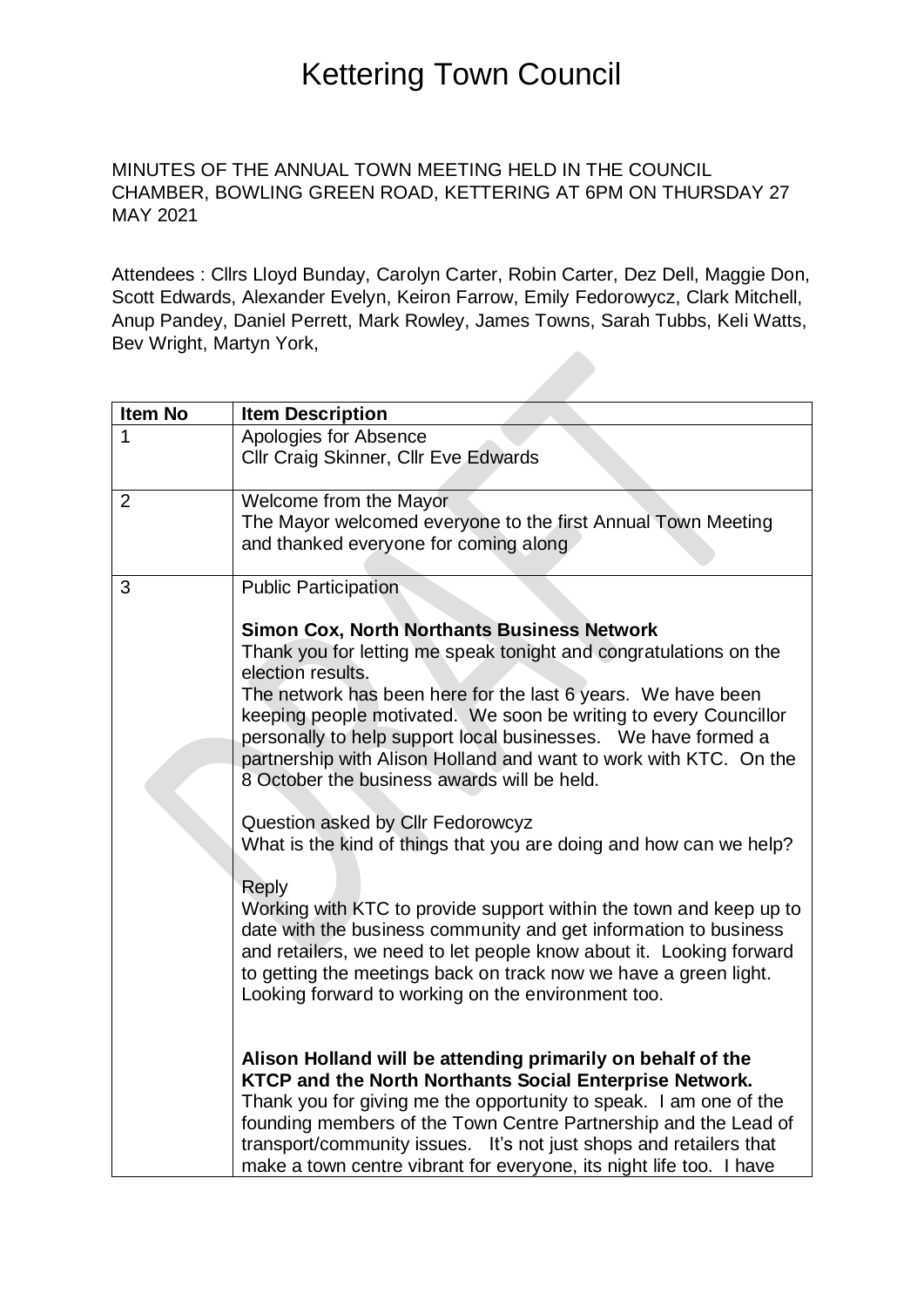| worked in sustainable transport sector for 17 years and work with<br>councils across the UK.                                                                                                                                                                                                                                                                                                                                                                                                                                                                                                                         |
|----------------------------------------------------------------------------------------------------------------------------------------------------------------------------------------------------------------------------------------------------------------------------------------------------------------------------------------------------------------------------------------------------------------------------------------------------------------------------------------------------------------------------------------------------------------------------------------------------------------------|
| Interested working with local schools. If there are any parking<br>problems around the school areas, then please let me know.                                                                                                                                                                                                                                                                                                                                                                                                                                                                                        |
| Set up North Northants Social Enterprise Network. The town is<br>thriving with social enterprises being sustainable commercially and<br>there are many of them. If KTC know of any social enterprises, then<br>let them know about the website wwww.nnse.org.uk                                                                                                                                                                                                                                                                                                                                                      |
| Question CIIr Dez Dell. I have worked with Alison previously<br>regarding active travel. How can active travel benefit the town<br>centre?                                                                                                                                                                                                                                                                                                                                                                                                                                                                           |
| <b>Reply</b><br>Living streets research is being undertaken and a massive amount<br>of business comes via people walking or cycling there to a town<br>centre i.e., bus stop outside the library. Starting to talk with<br>Highways and hope to have more news in the next few months<br>Social Enterprise is mission led and not for profit. It's aimed at<br>business that has a social aim at heart. There is a lot more<br>information on the website.                                                                                                                                                           |
| <b>Russell Attwood, Kettering Allotments</b><br>Have 4 sites in Kettering, one of the sites in Kettering doesn't come<br>under Kettering Allotments. We are self-managing the day-to-day<br>management of the allotments. We are very successful and<br>currently have a waiting list. The list shot up during lock down and<br>we are trying our best to get waiting list down. The Allotment<br>members are very diverse including women and families. We carry<br>out active management of the waiting list, smaller plots are now<br>given and have been quite firm when the plot is neglected and<br>overgrown. |
| We have a concern though. There is a small piece of land adjacent<br>to the Scott Road site, which is included in allotments, but not used<br>by them. The land was rented by an individual and was paid<br>directly to KBC. The allotment society would like this land. We feel<br>that KTC now have a duty of care as its dangerous and a hazard<br>and insecure at the boundary. Big sheets of glass, and the<br>allotment can't take it on as it is as it needs to be decontaminated.<br>There is also a metal hut structure which someone may have been<br>sleeping in at some time.                            |
| Have tried to approach KBC before but we haven't got anywhere.                                                                                                                                                                                                                                                                                                                                                                                                                                                                                                                                                       |
| Question asked by Cllr Dell How many allotments will be affected<br>regarding the new road at Margaret Road?                                                                                                                                                                                                                                                                                                                                                                                                                                                                                                         |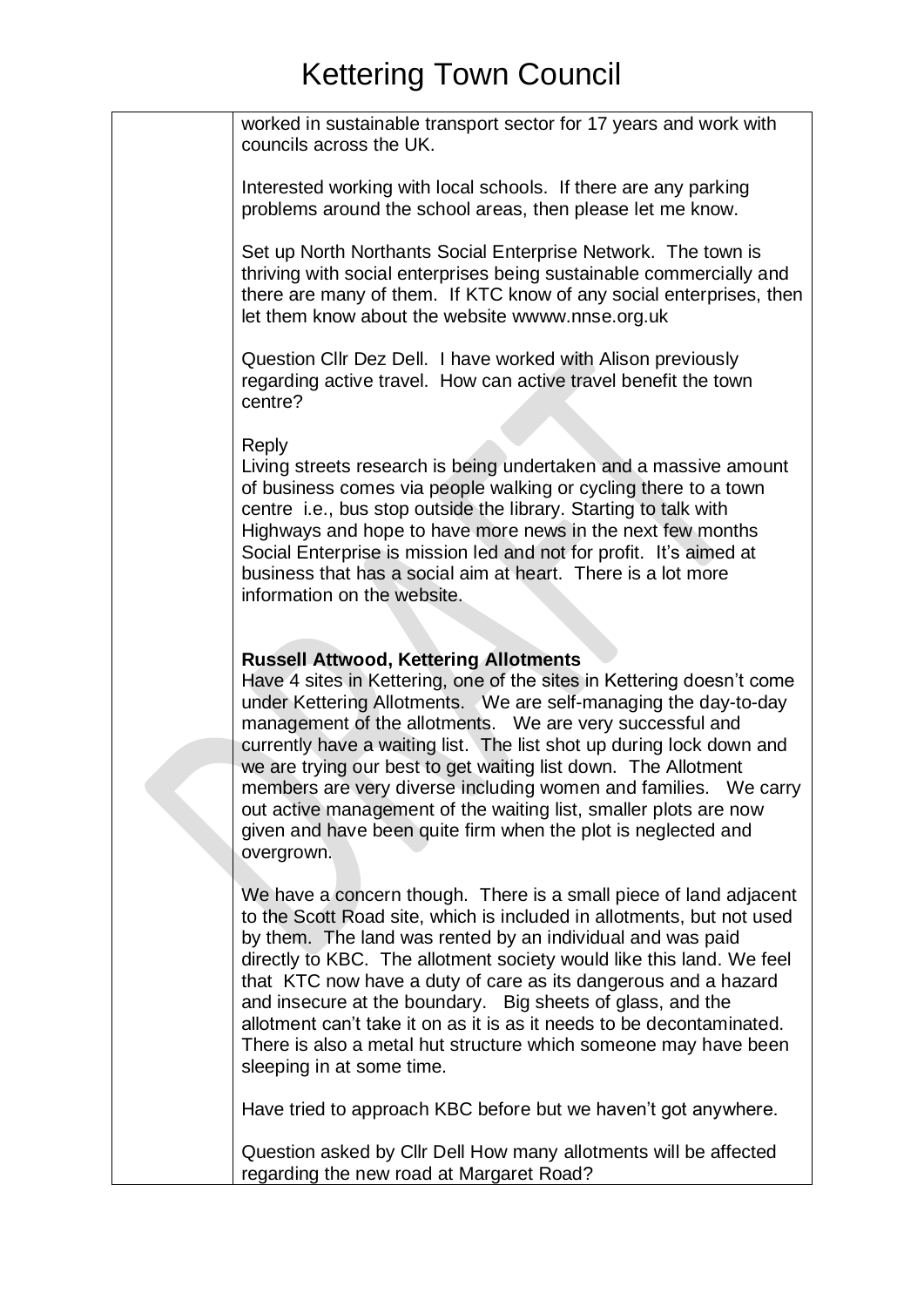|  | Answer |  |
|--|--------|--|
|--|--------|--|

I didn't know how many plots this would affect. Lower 2 flood every winter

#### **Mike Annable, Chair Kettering Amateur Swimming Club**

Providing competitive swimming 80% being 18 or under. Losing around a fifth of members and volunteers. The club faces a number of challenges one being we can't get enough pool time due to Covid. The impact is that members are expected to travel to Oundle, Thrapston and Uppingham. Requirement to travel disengages members. The other sites offer facilities that are superior to Kettering i.e. a good gym, good coffee however the recent refurbishment at the swimming pool has improved the experience. There is no teaching pool.

Would request a feasibility study and KTC to hold NNC to account. The lease expires March 2022. Need to provide facilities that are fit for purpose for the future.

**Nikki Farrar-Hayton. Manager of Home-Start Kettering Area** Thank you for letting me speak. I am the Manager for Home Start and have been for 20 years and have seen a change in the town and would like the opportunity to ask today what families would like to see in town centre.

Top of the list is housing although I recognise that isn't KTC's remit. There is a lack of affordability of housing and landlords are not doing repair works.

Footpaths. Can't get pushchairs along, parents don't want to push chairs along bumpy footpaths.

Bulky item collection. It used to be that if you received benefits then you have a fee reduction to have items collected, but the charge is now the same. This deters people from using the service and items stay outside.

During lockdown to improve mental health people have been relying on the greenspace so I would like to give thanks to the gardeners. Would it be possible to promote buggy walks to encourage people to come out?

If parents use cloth nappies at other towns, then they receive incentives, but we don't do that in Kettering.

Our AGM will be held 9<sup>th</sup> July via zoom and a lunchtime event. All Councillors will be invited.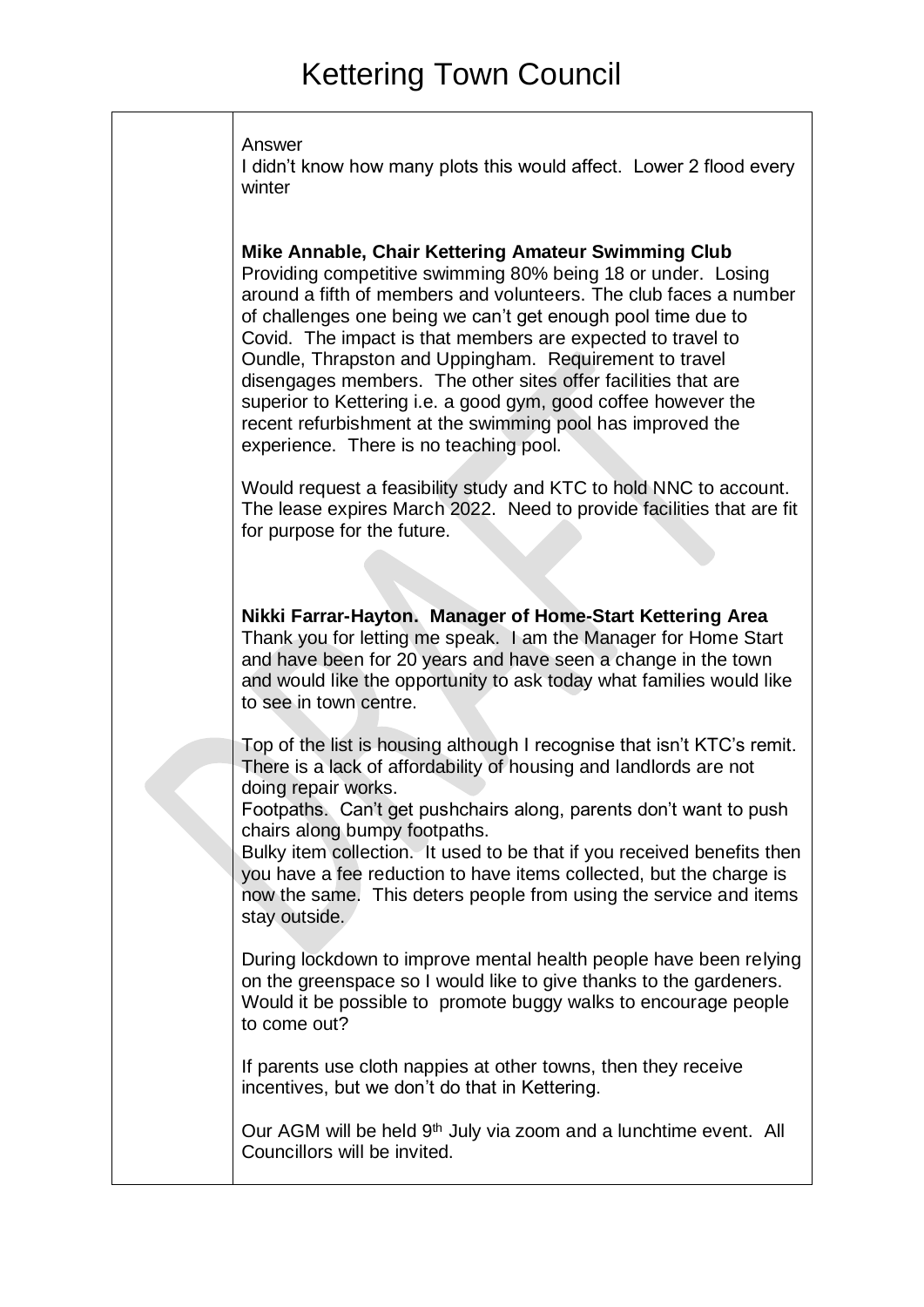| Question asked by Cllr Dez Dell - how have things changed over<br>last 18 months                                                                                                                                                                                                                                                                                                                                                                                                                                                                                                                                                                                                                                                                                                                                                                                                                                                                                                           |
|--------------------------------------------------------------------------------------------------------------------------------------------------------------------------------------------------------------------------------------------------------------------------------------------------------------------------------------------------------------------------------------------------------------------------------------------------------------------------------------------------------------------------------------------------------------------------------------------------------------------------------------------------------------------------------------------------------------------------------------------------------------------------------------------------------------------------------------------------------------------------------------------------------------------------------------------------------------------------------------------|
| Answer<br>Don't get any funding we are self-funded. Throughout pandemic we<br>couldn't do personal visits but we could offer phone calls. Mental<br>health problems have been highlighted and made worse and need<br>further support. Since March last year a meeting place in Montagu<br>Street has been closed and we don't know when this will be open<br>again. Could KTC help find a solution as a hub where families<br>could meet as a children's centre. Maybe the old bingo hall where<br>families could come together?                                                                                                                                                                                                                                                                                                                                                                                                                                                           |
| <b>Lesley Thurland &amp; Clir Thurland</b><br>Planning Committee we want places for people to live and not exist.<br>Cost of change to coat of arms. Will this come from reserves?<br>Reply from Cllr Scott Edwards - An Amount has been set aside we<br>knew it had to be changed for legal reasons.                                                                                                                                                                                                                                                                                                                                                                                                                                                                                                                                                                                                                                                                                      |
| Frank Rodgers, Corona Kitchen and a search for a new venue.<br>We are currently in the Corn Market Hall but need to vacate end of<br>May. We serve meals 4 days a week to whoever requires a meal. I<br>would like to say thank you to Greg Ward and Shannon Petrossian<br>of NNC as they have been extremely helpful in finding us another<br>location as the Cornmarket Hall needs to open again to hold<br>weddings etc. Hopefully we will be relocating to one of churches in<br>the town centre but will confirm this. We serve meals Monday,<br>Tuesday, Wednesday and Friday. Thursday Parish Church,<br>Saturdays Johnny's Happy Place and on Sundays Keno Lounge for<br>3 and the Sikh community 1 day a month. We serve an average of<br>96 meals a day, the last couple of months we have been averaging<br>110 meals per day. Had a dip just before Christmas but now 110<br>meals a day. We try to find a reason why we get cyclic activity but<br>can find no reason for it. |
| Travis at Illicit Skateboards in The Yards.<br>Owned a skate shop in Kettering for about 3 years. In 2004 a<br>skateboarding ban was brought into the whole town centre. I am<br>trying to get good things for the youth to do and skateboarding is<br>now an Olympic sport, and it should be raised as a good thing for<br>people to do and not be a bad thing.                                                                                                                                                                                                                                                                                                                                                                                                                                                                                                                                                                                                                           |
| <b>Question by CIIr Mitchell</b><br>I have heard stories of teenagers going into shops with skateboards<br>and have been refused entry, but skateboarding has been a big part<br>of Kettering's history for a long time and is also going to be an<br>Olympic sport. How big an impact has this ban had? Travis you                                                                                                                                                                                                                                                                                                                                                                                                                                                                                                                                                                                                                                                                        |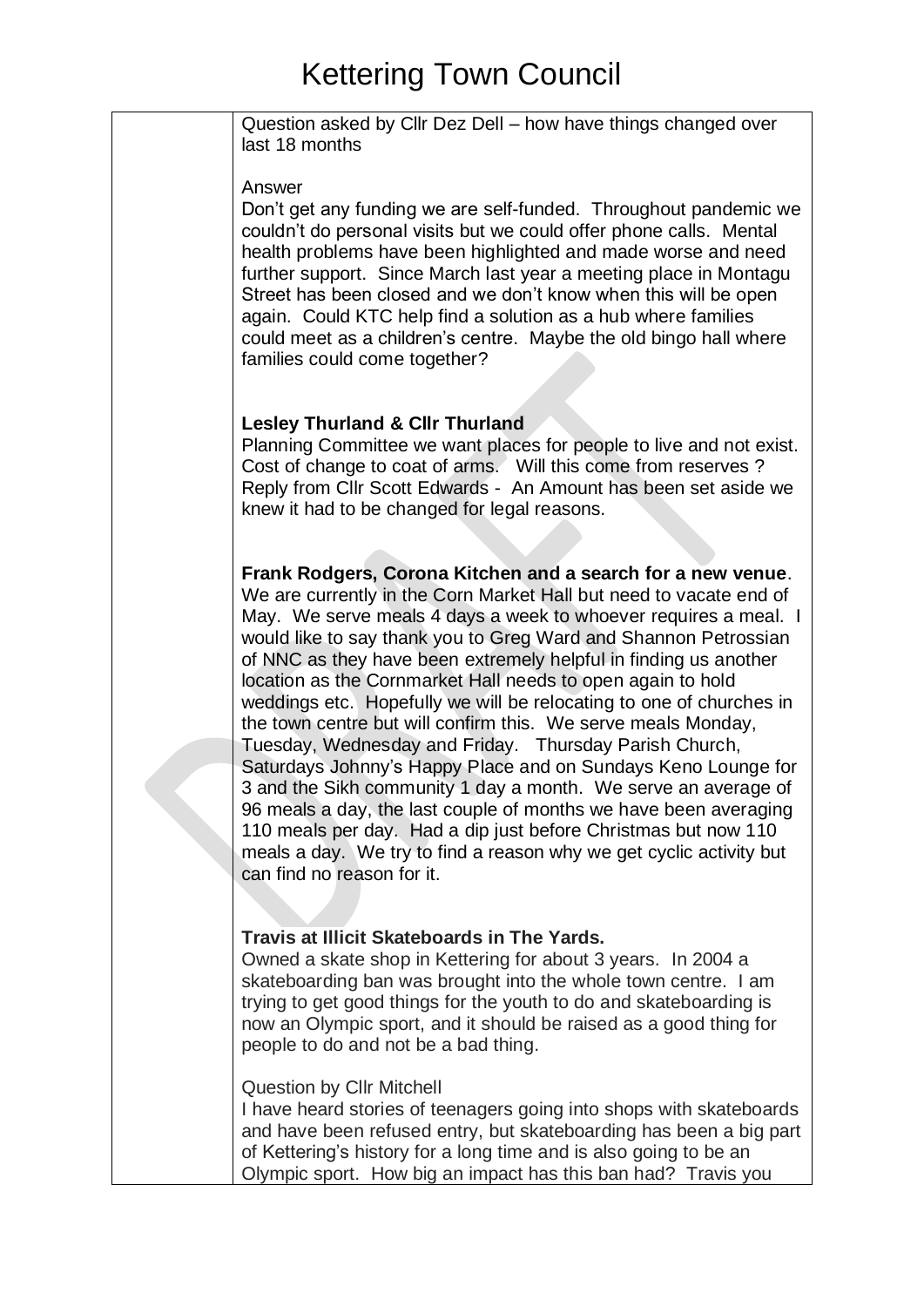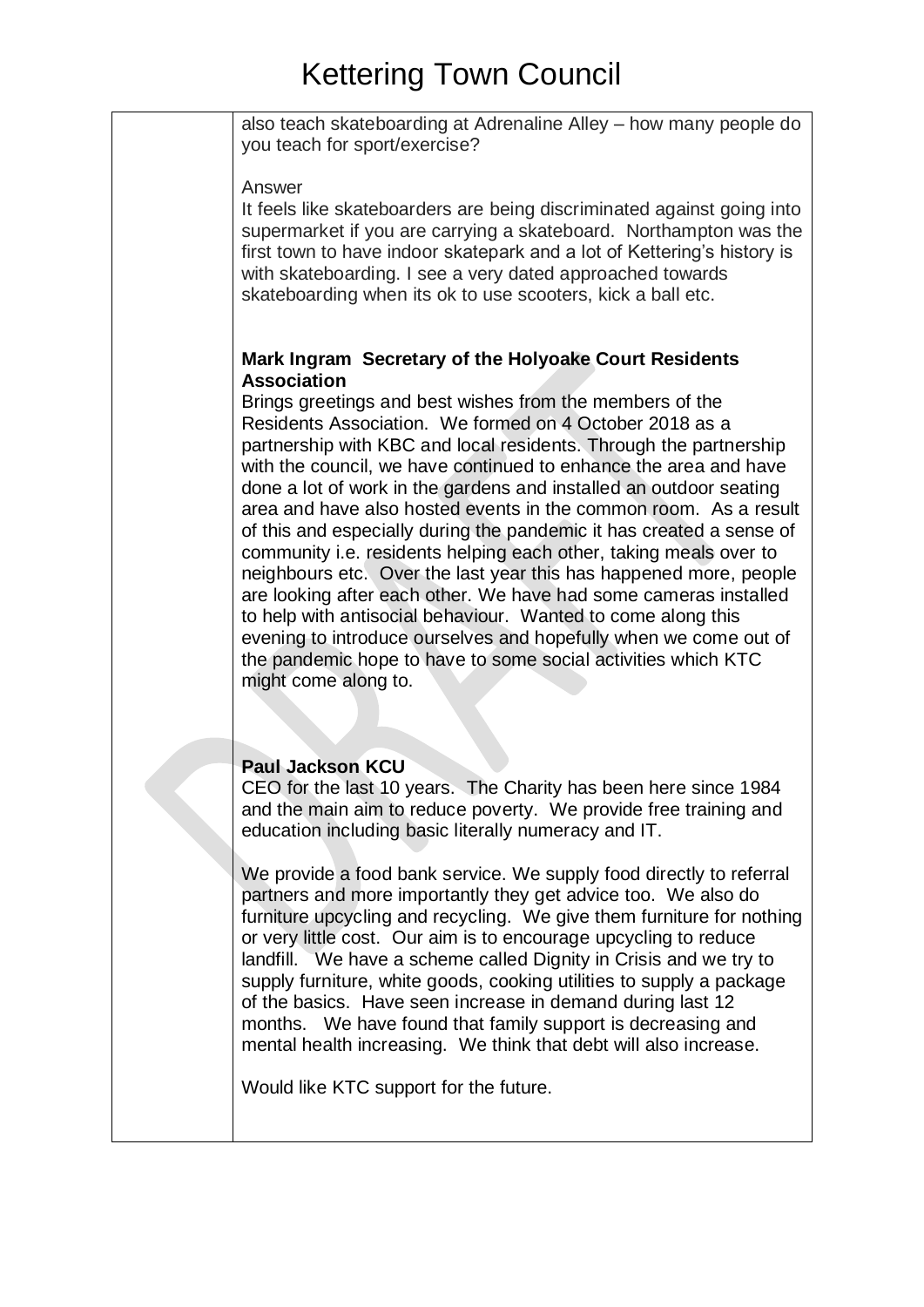